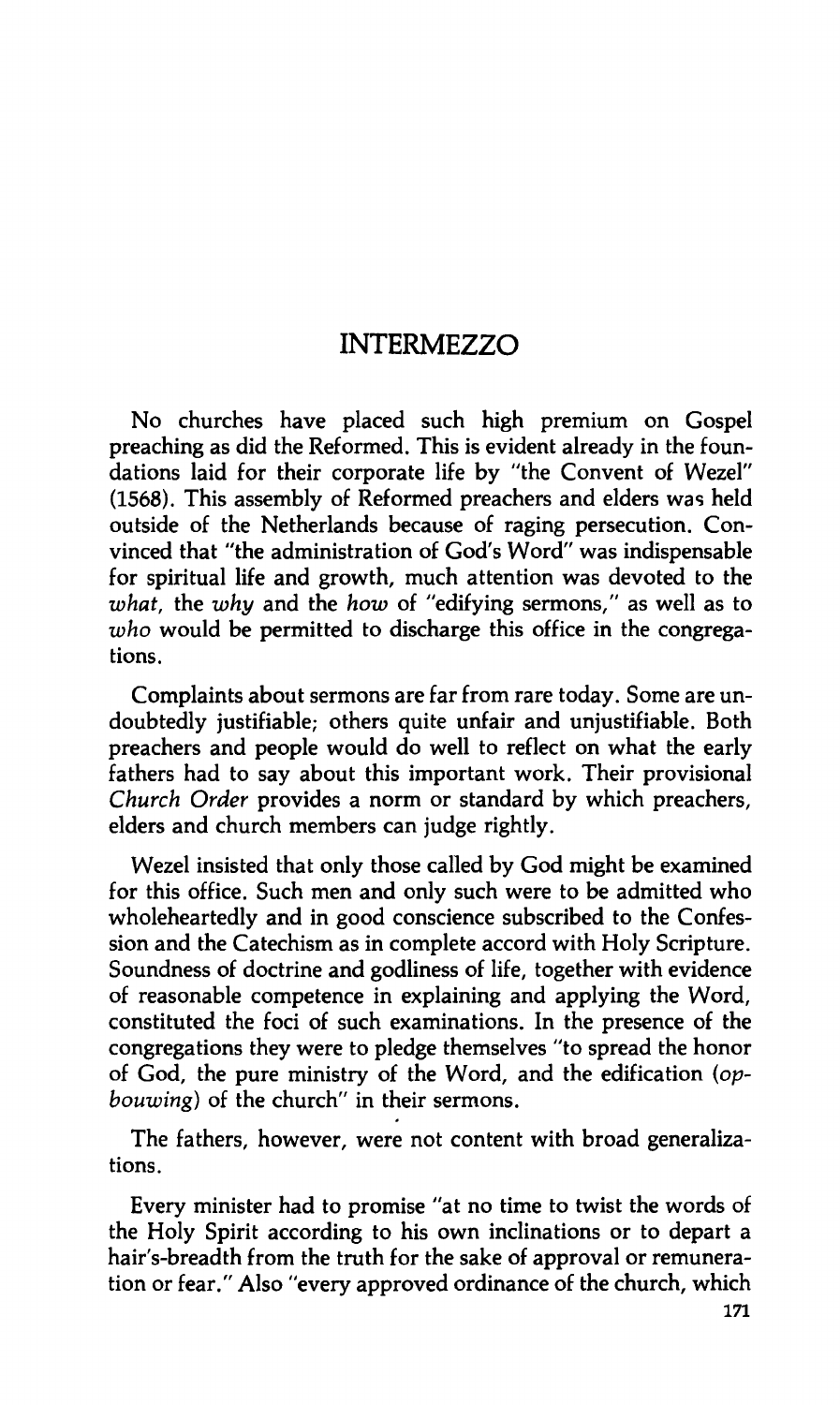**aimed at the good order and peace of the churches" had to be maintained by him. In all this "he must in the discharge of his office use all his power(s) to warn, rebuke, comfort and instruct, wherever necessary."** 

**Nor "might the ears of the people be disturbed or upset by all kinds of questions either publicly or in private discussions" (11,21). No single sermonic style was prescribed. However, the articles insisted that every minister was to preach the Word "according to the gifts received from the Holy Spirit and appropriate to the understanding of the people." All "spiteful and odious" speech was to be avoided as well as "vain speculations" and "wanderings"**  *(omdwalen)* **and "impressive exhibitions" of quotations from pagan or even Christian writings (11,22).** 

**What, then, was expected of a sound and effective preacher?** 

**Always he was to stress both repentance towards God and faith in the Lord Jesus Christ as "the chief parts of the holy Gospel." And to this end sermons had to be soul-searching, "seeking to expose the secret depths of the human heart which often cherish wrong notions, heresies and bad morals" (11,23).** 

**And how long should a sermon be? Well, on this the worthies refused to be specific. But, and this they felt compelled to say, "The preacher shall exert himself to limit his discourse to the length of an hour!" (11,24) Sermons lasting only fifteen or twenty minutes at the most were, apparently, unheard of.** 

**Although endorsed more than four centuries ago, much of what these articles said about preaching is worthy of emulation today.** 

**(References are to chapter and paragraph of P. Biesterveld and A. Kuyper,** *Kerkelijk Handboekje* **[Kampen: J. H. Bos, 1905].) P.Y.** 

 **\*\*\*\*\* \*** 

**1**

**Ours is an age in which people are far too preoccupied with themselves. Many, steeping themselves in popularly written articles on healthy-mindedness, tend to become emotional cripples. Soon they find themselves incapable of lifting themselves up by their own bootstraps.** 

**What faithful Gospel preaching and teaching does is begin and end with the living God. By his Word he summons to a simple but 172**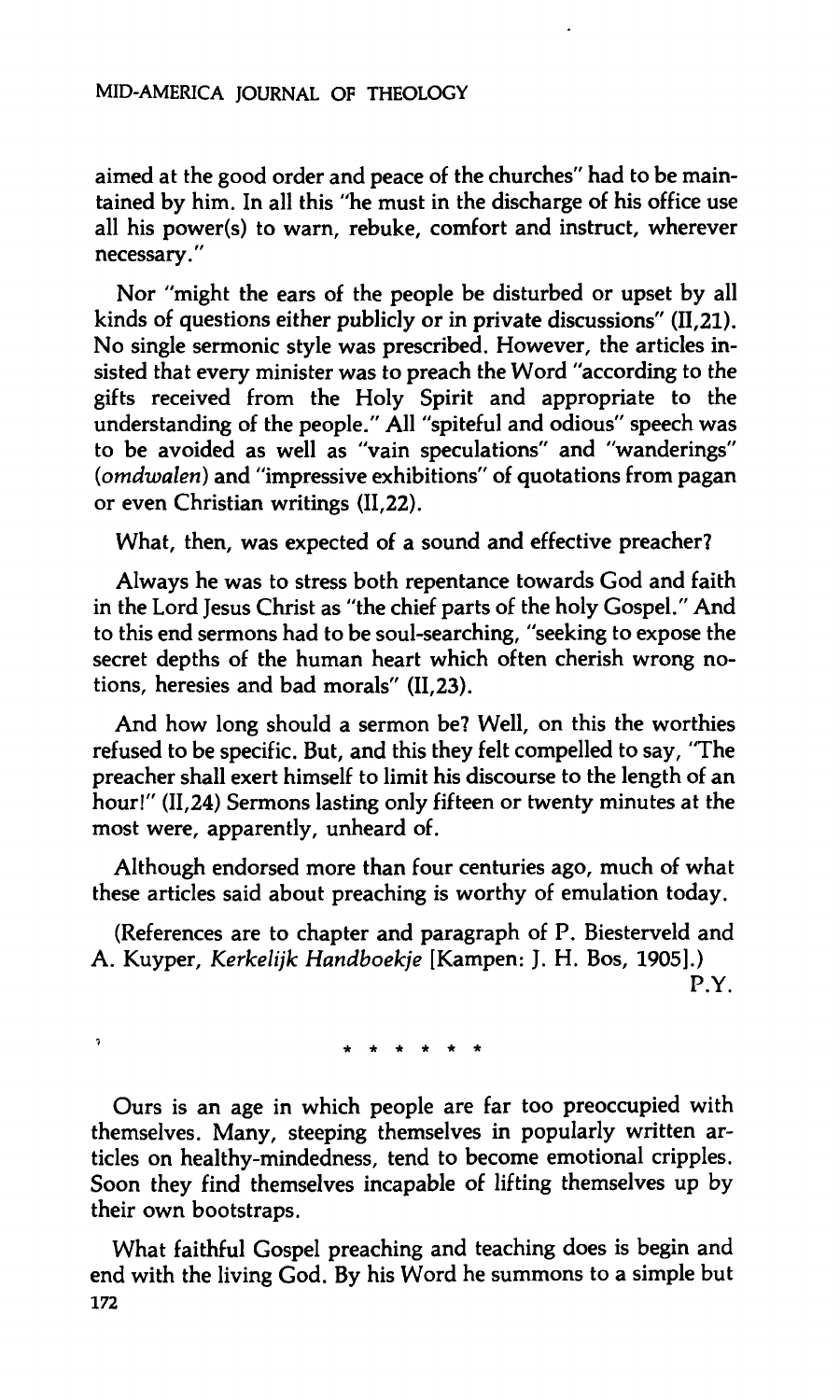**INTERMEZZO** 

**active faith and so surrounds them with all the pledges of his presence and power. This, rather than all the popular psychologies and psychiatries, truly "restores the soul."** 

**In I Peter 5:7 we are exhorted to "cast all your anxiety on him because he cares for you." Undoubtedly the apostle was thinking as he wrote of Psalm 55:27 and particularly of Psalm 68:19, in which the psalmist sings "praise to the Lord, to God our Savior, who daily bears our burden." Luther, you will remember, said he chased the devils of doubt and despair away by singing praises to God!** 

**The Greek word** *menimna* **derives from a root meaning "to divide." This accurately describes what goes on in the troubled mind and heart. It is divided, confused, distracted because of life's perplexities and problems—a malady to which thousands in the churches are also highly susceptible. These people become** *anxious,*  **driven and driving themselves into a narrow cul-de-sac from which they see and feel no hope of escape. Life then becomes a burden to heavy to bear.** 

**How foolish and futile our efforts as believers when we look for the antidote to this strength-crippling and life-destroying condition in ourselves. The Word repeatedly commands us to "throw" these burdens not away, as if they did not exist, but upon our God and Savior. Such faith is never some vague feeling of dependence on a**  *ï* **higher power. It is simple childlike trust that in Jesus Christ all our cares have truly become God's care! Christians are a redeemed, reconciled, renewed people. Even faith no bigger than a mustard seed experiences that mountains of every kind are removed. The feeblest stirrings of such faith pay high dividends. A large measure of peace of mind and heart returns. Hope is revived. Strength to meet life's situations is restored.** 

**Such faith, however, never comes cheaply.** 

**It demands the wrestling with self in obedience to the Word. It takes all sin seriously. It looks ever more deeply into the mirror of Scripture to see self for what it is. It "throws" itself with every lifesituation into the hands of the God of salvation. And to such faith every sermon, in accordance with the text expounded and applied, must summon. Without sound biblical teaching (doctrine) we become false preachers who lead ourselves and others astray.** 

**The Bible is the only source-book for a true and well-rounded psychology. It opens the way to practical wisdom concerning self, others, crises of every kind, and above all, God. So let ministers**